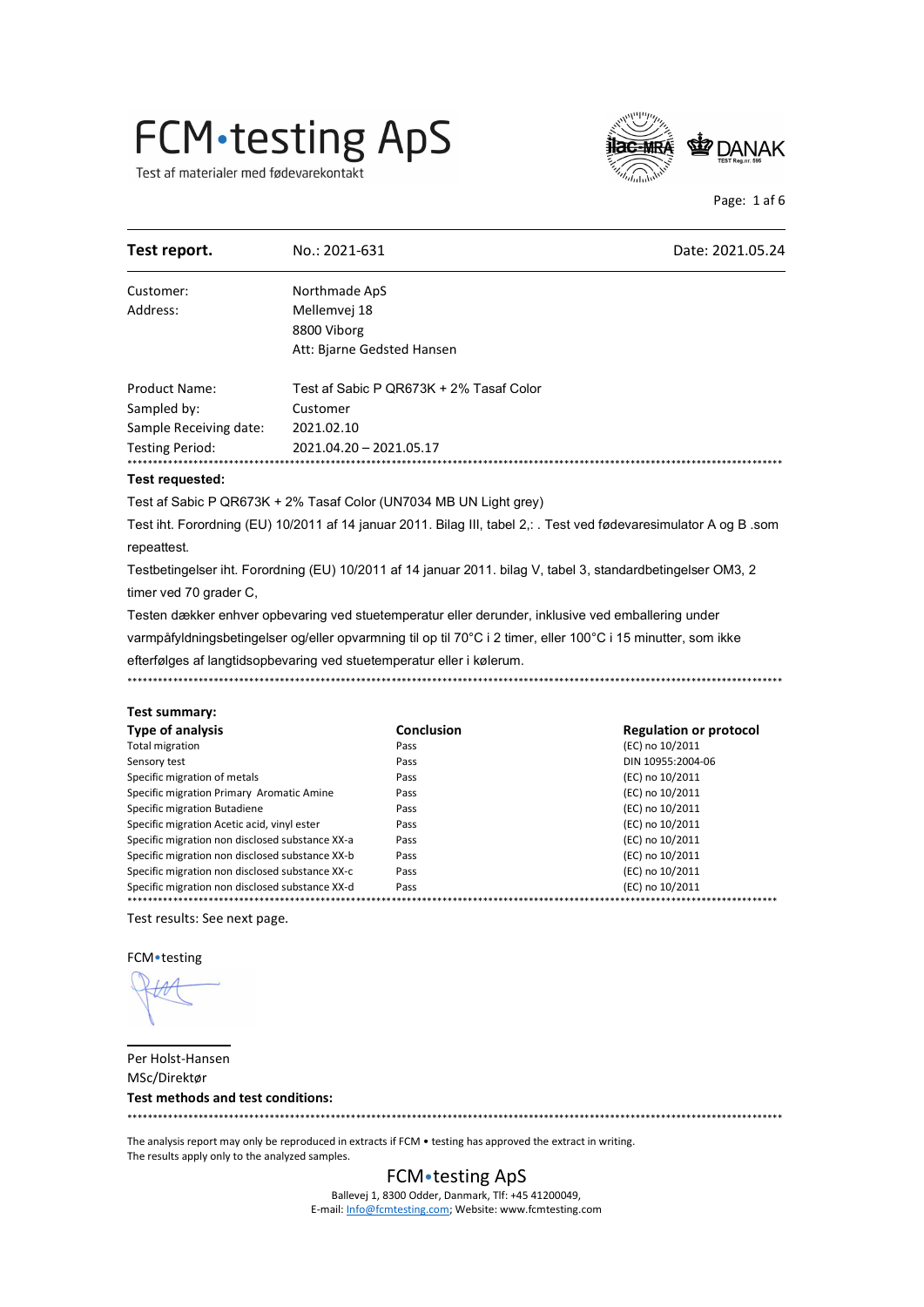Test af materialer med fødevarekontakt



Page: 2 af 6

#### **Test report.** No.: 2021-631 **Date: 2021.05.24** Date: 2021.05.24

DS/EN1186-01:2002, Guide to selection of conditions and test methods for overall migration DS/EN1186-03:2002, Test methods for overall migration into aqueous food simulants by total immersion. Repeat test.

| <b>Food Simulant</b>                     | Test time              | Test                  | Max. Permissible      | Method      | Method                   |
|------------------------------------------|------------------------|-----------------------|-----------------------|-------------|--------------------------|
|                                          |                        | Temperature           | Limit*                | uncertainty | LOQ                      |
| 10% v/v Ethanol                          | 2 hour $\pm$ 5 minutes | $700C \pm 2^{\circ}C$ | 10 mg/dm <sup>2</sup> | 10%         | $0.5$ mg/dm <sup>2</sup> |
| 3% w/v acetic acid                       | 2 hour $±$ 5 minutes   | $70$ oC $\pm$ 2°C     | 10 mg/dm <sup>2</sup> | 10%         | $0.5$ mg/dm <sup>2</sup> |
| *Compliance acc. regulation (EC) 10/2011 |                        |                       |                       |             |                          |

1: Test results total migration repeat:

| Test                                   | Rep. A<br>Third migration | Rep. B<br>Third migration | Rep. C<br>Third migration | Average<br>Third migration | Migration declining<br>Mig1>Mig2>Mig3 | Pass/Fail* |
|----------------------------------------|---------------------------|---------------------------|---------------------------|----------------------------|---------------------------------------|------------|
| 10% v/v ethanol (mg/ dm <sup>2</sup> ) | $<$ 0,5                   | $<$ 0,5                   | <0,5                      | $0,5$                      | Yes                                   | Pass       |
| $3% v/v$ Ethanol (mg/dm <sup>2</sup> ) | $<$ 0,5                   | $<$ 0,5                   | $<$ 0,5                   | $0,5$                      | Yes                                   | Pass       |

\* According to regulation (EC) 10/2011 incl. amendments

Ratio Surface to Volume: 14 dm<sup>2</sup>/l Result measured on 3rd extract.

 $\overline{a}$ 

#### 2: Sensorial Examination Odour and Taste<sup>#</sup>

#### Test Method: Sensory test with reference to DIN10955:2004-06

Test procedure:

- 1 Wash the sample with distilled water and dry it at room temperature;
- 2 Total immersion in water at 70°C for 2 hours;
- 3 Cool to room temperature;
- 4 Evaluate the odour and taste
- 5 Test the blank, as in step 1-4

#### Test results:

| Tests                                     | Result | Maximum Permissible Limit * | Pass/Fail** |
|-------------------------------------------|--------|-----------------------------|-------------|
| Sensorial examination odour (Point scale) |        |                             | Pass        |
| Sensorial examination taste (Point scale) |        |                             | Pass        |

\*according to DIN 10955.

\*\* Compliance according to DIN 10955

# Test performed by ISO 17025 accredited Laboratory TL-532. The test is not accredited

Scale evaluation:

- 0: No perceptible odour and taste
- 1: Odour and taste just perceptible (still difficult to define)
- 2: Moderate odour and taste
- 3: Moderately strong odour and taste
- 4: Strong odour and taste

\*\*\*\*\*\*\*\*\*\*\*\*\*\*\*\*\*\*\*\*\*\*\*\*\*\*\*\*\*\*\*\*\*\*\*\*\*\*\*\*\*\*\*\*\*\*\*\*\*\*\*\*\*\*\*\*\*\*\*\*\*\*\*\*\*\*\*\*\*\*\*\*\*\*\*\*\*\*\*\*\*\*\*\*\*\*\*\*\*\*\*\*\*\*\*\*\*\*\*\*\*\*\*\*\*\*\*\*\*\*\*\*\*\*\*\*\*\*\*\*\*\*\*\*\*\*\*\*\*

The analysis report may only be reproduced in extracts if FCM • testing has approved the extract in writing. The results apply only to the analyzed samples.

#### FCM•testing ApS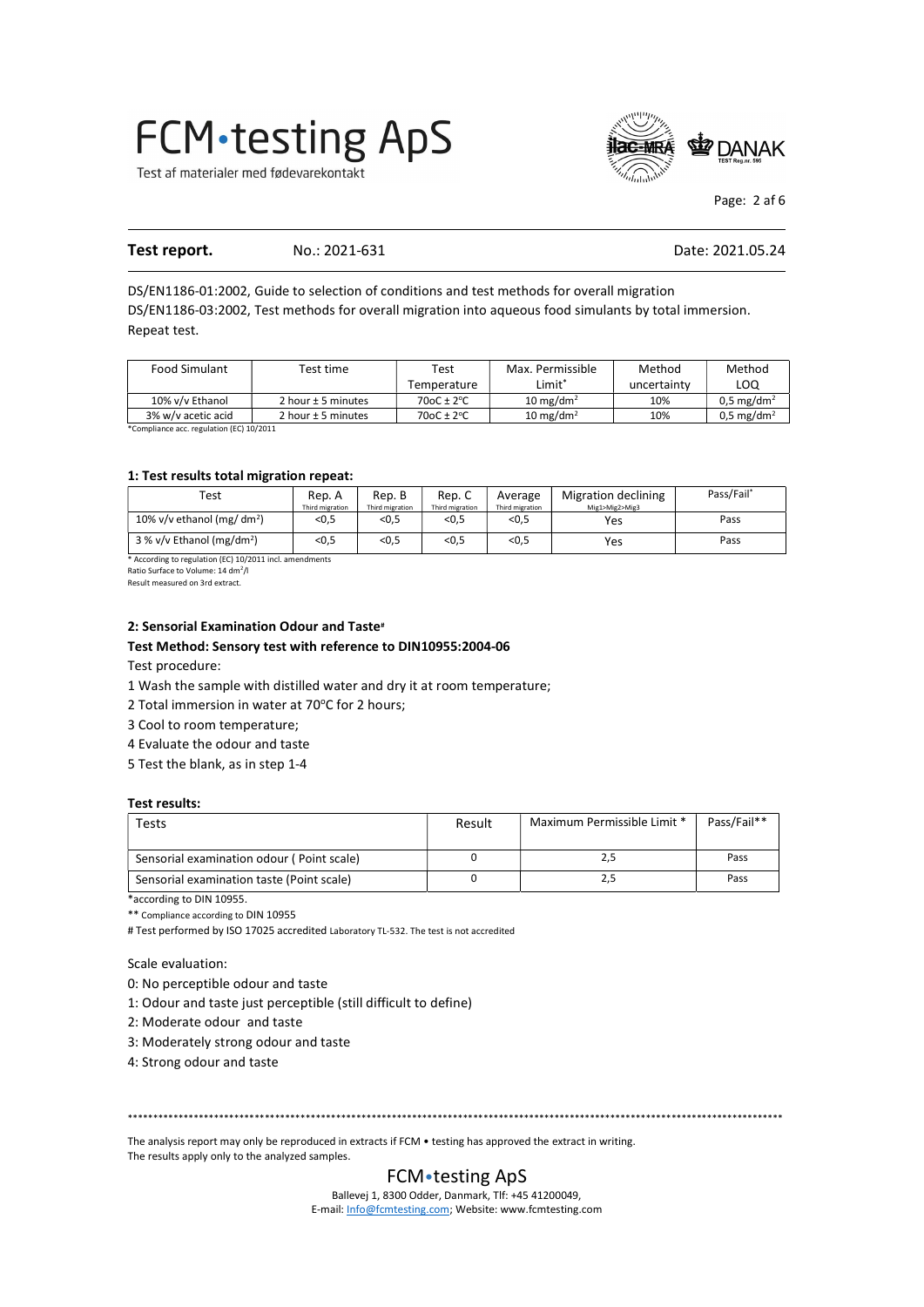Test af materialer med fødevarekontakt

 $\overline{a}$ 



Page: 3 af 6

#### **Test report.** No.: 2021-631 **Date: 2021.05.24** Date: 2021.05.24

#### 3: Specific migration of metals, according to regulation (EC) 10/2011

Test in 3% acetic acid, 2 hours, 70 °C: measured by ICP-AES

| Tests           | Unit  |                 | Results         |                 | Maximum            | Pass/Fail** |
|-----------------|-------|-----------------|-----------------|-----------------|--------------------|-------------|
|                 |       | 1 <sup>th</sup> | 2 <sup>th</sup> | 3 <sup>th</sup> | Permissible Limit* |             |
| Aluminium (Al)  | mg/kg | < 0, 1          | < 0.1           | < 0, 1          | $\mathbf{1}$       | Pass        |
| Antimony (Sb)   | mg/kg | < 0.01          | < 0.01          | < 0.01          | 0,04               | Pass        |
| Arsenic (As)    | mg/kg | < 0, 01         | $0,01$          | < 0, 01         | 0,01               | Pass        |
| Barium (Ba)     | mg/kg | < 0, 1          | < 0.1           | < 0, 1          | $\mathbf{1}$       | Pass        |
| Cadmium (Cd)    | mg/kg | < 0,001         | < 0,001         | < 0,001         | 0,002              | Pass        |
| Chromium (Cr)   | mg/kg | < 0, 01         | < 0, 01         | < 0, 01         | 0,01               | Pass        |
| Cobalt (Co)     | mg/kg | < 0.01          | < 0.01          | $0,01$          | 0,05               | Pass        |
| Cobber (Cu)     | mg/kg | < 0, 1          | < 0, 1          | < 0, 1          | 5                  | Pass        |
| Iron (Fe)       | mg/kg | $<$ 5           | $<$ 5           | $<$ 5           | 48                 | Pass        |
| Lead (Pb)       | mg/kg | < 0.01          | < 0, 01         | < 0, 01         | 0,01               | Pass        |
| Lithium (Li)    | mg/kg | < 0.01          | < 0.01          | < 0, 01         | 0,6                | Pass        |
| Manganese Mn)   | mg/kg | < 0, 01         | $0,01$          | $0,01$          | 0,6                | Pass        |
| Mercury (Hg)    | mg/kg | < 0, 01         | < 0, 01         | < 0, 01         | 0,01               | Pass        |
| Nickel (Ni)     | mg/kg | < 0, 01         | $0,01$          | $0,01$          | 0,02               | Pass        |
| Zinc (Zn)       | mg/kg | < 0, 1          | < 0, 1          | < 0, 1          | 5                  | Pass        |
| Europium (Eu)   | mg/kg | < 0, 01         | < 0, 01         | < 0, 01         |                    |             |
| Gadolinium (Ga) | mg/kg | < 0, 01         | < 0,01          | $0,01$          | Sum $\leq 0.05$    | Pass        |
| Lanthanium (La) | mg/kg | < 0, 01         | $0,01$          | $0,01$          |                    |             |
| Terbium (Tb)    | mg/kg | < 0, 01         | $0,01$          | $0,01$          |                    |             |

 According to regulation (EC) 10/2011 incl. amendments \*\*Conding to regulation (EC) 10/2011 incl. amendments

Ratio Surface to Volume: 6 dm<sup>2</sup>/l

# The test is performed by accredited subcontractor STQ Testing Services Co., Ltd ISO 17025 IAS TL-532, The test is not covered by the accreditation

#### 4: Specific migration Primary Aromatic Amines

Test in 3% acetic acid for 2 hours at 70  $^{\circ}$ C:

Test method EN 13130-1: 2004, analysis by LC/MS/MS and UV.

| Test                 | Unit  |                 | Result          |                 | Maximum            | Pass/Fail** |
|----------------------|-------|-----------------|-----------------|-----------------|--------------------|-------------|
|                      |       | 1 <sup>th</sup> | 2 <sup>th</sup> | 3 <sup>th</sup> | Permissible Limit* |             |
| 4-Aminobiphenyl      | mg/kg | < 0.001         | < 0.001         | < 0.001         | 0,002              | Pass        |
| Bezidine             | mg/kg | < 0.001         | < 0.001         | < 0.001         | 0,002              | Pass        |
| 4-Chloro-o-toluidine | mg/kg | < 0.001         | < 0.001         | < 0.001         | 0,002              | Pass        |
| O-Aminoazotoluene    | mg/kg | < 0.001         | < 0.001         | < 0.001         | 0,002              | Pass        |
| 5-Nitro-o-toluidine  | mg/kg | < 0.001         | < 0.001         | < 0.001         | 0,002              | Pass        |
| 4-Chloroaniline      | mg/kg | < 0.001         | < 0.001         | < 0.001         | 0,002              | Pass        |

\*\*\*\*\*\*\*\*\*\*\*\*\*\*\*\*\*\*\*\*\*\*\*\*\*\*\*\*\*\*\*\*\*\*\*\*\*\*\*\*\*\*\*\*\*\*\*\*\*\*\*\*\*\*\*\*\*\*\*\*\*\*\*\*\*\*\*\*\*\*\*\*\*\*\*\*\*\*\*\*\*\*\*\*\*\*\*\*\*\*\*\*\*\*\*\*\*\*\*\*\*\*\*\*\*\*\*\*\*\*\*\*\*\*\*\*\*\*\*\*\*\*\*\*\*\*\*\*\*

The analysis report may only be reproduced in extracts if FCM • testing has approved the extract in writing. The results apply only to the analyzed samples.

### FCM•testing ApS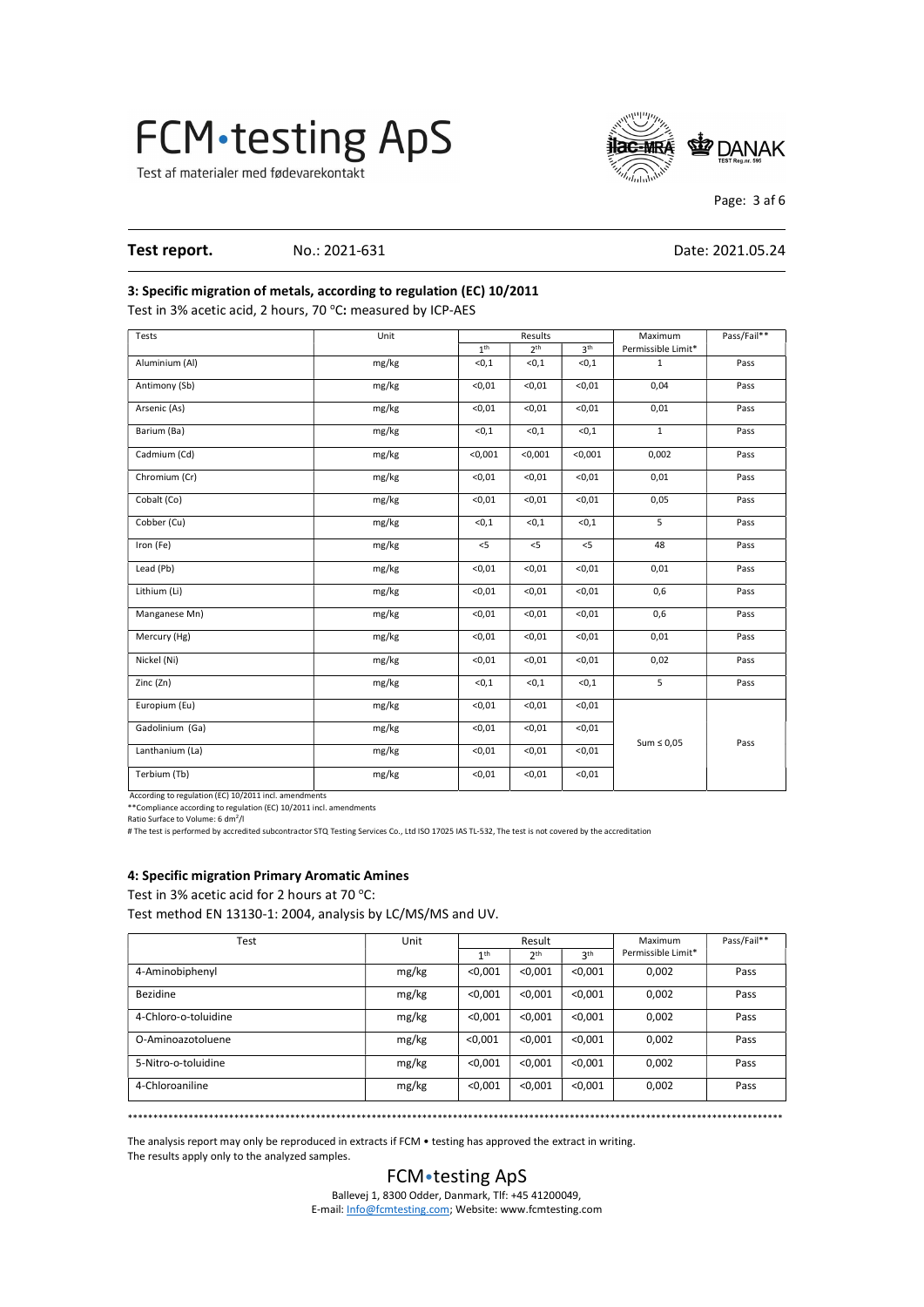Test af materialer med fødevarekontakt

 $\overline{a}$ 



Page: 4 af 6

#### **Test report.** No.: 2021-631 **Date: 2021.05.24** Date: 2021.05.24

| 4-methoxy-m-phenylenediamine                                                                          | mg/kg | < 0.001 | < 0.001 | < 0.001 | 0,002  | Pass |
|-------------------------------------------------------------------------------------------------------|-------|---------|---------|---------|--------|------|
| 4,4'methylenedianiline                                                                                | mg/kg | < 0.001 | < 0.001 | < 0.001 | 0,002  | Pass |
| 3,3'Dichlorobenzidine                                                                                 | mg/kg | < 0.001 | < 0.001 | < 0.001 | 0,002  | Pass |
| 3,3'Dimethoxybenzidine                                                                                | mg/kg | < 0.001 | < 0.001 | < 0,001 | 0,002  | Pass |
| 3,3'Dimethylbenzedine                                                                                 | mg/kg | < 0.001 | < 0.001 | < 0.001 | 0,002  | Pass |
| 4,4'methylenedi-o-toluidine                                                                           | mg/kg | < 0.001 | < 0.001 | < 0.001 | 0,002  | Pass |
| P-Cresidine                                                                                           | mg/kg | < 0.001 | < 0.001 | < 0.001 | 0,002  | Pass |
| 4,4'-methylenedi-o-toluidine                                                                          | mg/kg | < 0.001 | < 0.001 | < 0.001 | 0,002  | Pass |
| P-Cresidine                                                                                           | mg/kg | < 0.001 | < 0.001 | < 0.001 | 0,002  | Pass |
| 4,4'-Methylene-bis(2-Chloro-aniline)                                                                  | mg/kg | < 0.001 | < 0.001 | < 0.001 | 0,002  | Pass |
| 4,4'oxydianiline                                                                                      | mg/kg | < 0.001 | < 0.001 | < 0.001 | 0,002  | Pass |
| 4,4'Thiodianiline                                                                                     | mg/kg | < 0.001 | < 0.001 | < 0.001 | 0,002  | Pass |
| O-Toludine                                                                                            | mg/kg | < 0.001 | < 0.001 | < 0.001 | 0,002  | Pass |
| 4-methyl-m-phenylenediamine                                                                           | mg/kg | < 0.001 | < 0.001 | < 0.001 | 0,002  | Pass |
| 2,4,5- Trimethylaniline                                                                               | mg/kg | < 0.001 | < 0.001 | < 0.001 | 0,002  | Pass |
| 4 aminiazobenzenne                                                                                    | mg/kg | < 0.001 | < 0.001 | < 0.001 | 0,002  | Pass |
| O-Anisidine                                                                                           | mg/kg | < 0.001 | < 0.001 | < 0.001 | 0,002  | Pass |
| <b>Other Primary Aromatic Amine</b>                                                                   | mg/kg | < 0.01  | < 0.01  | < 0.01  | < 0.01 | Pass |
| $\mathcal{L}$ and $\mathcal{L}$ and $\mathcal{L}$ and $\mathcal{L}$ are the substant of $\mathcal{L}$ |       |         |         |         |        |      |

Grænseværdi iht. Forordning (EU) 10/2011

\*\* Compliance iht. Forordning (EU) 10/2011 Result measured on 3rd extract.

# The test is performed by accredited subcontractor STQ Testing Services Co., Ltd ISO 17025 IAS TL-532, The test is not covered by the accreditation

Ratio Surface to Volume: dm<sup>2</sup>/ml =1/167

#### 5: Specific migration of 1,3-butadiene (Cas.nr. 106-99-0)

Test method: Sample preparation according to EN 13130-1: 2004 with choice of simulant and test conditions. Analysis by HS-GC/MS

| Test                                                                 | Unit  | Result          |             |                 | Maximum            | Pass/Fail** |
|----------------------------------------------------------------------|-------|-----------------|-------------|-----------------|--------------------|-------------|
|                                                                      |       | 1 <sub>th</sub> | <b>つ</b> th | 2 <sup>th</sup> | Permissible Limit* |             |
| Specific migration of 1,3-butadiene, 10%<br>ethanol at 70°C. 2 hours | mg/kg | < 0.01          | < 0.01      | < 0.01          | 0,01               | Pass        |

\* According to regulation (EC) 10/2011 incl. amendments

 $*$ Compliance according to regulation (EC) 10/2011 incl. amendments<br>Ratio Surface to Volume: 6 dm<sup>2</sup>/l.

# The test is performed by accredited subcontractor STQ Testing Services Co., Ltd ISO 17025 IAS TL-532, The test is not covered by the accreditation

\*\*\*\*\*\*\*\*\*\*\*\*\*\*\*\*\*\*\*\*\*\*\*\*\*\*\*\*\*\*\*\*\*\*\*\*\*\*\*\*\*\*\*\*\*\*\*\*\*\*\*\*\*\*\*\*\*\*\*\*\*\*\*\*\*\*\*\*\*\*\*\*\*\*\*\*\*\*\*\*\*\*\*\*\*\*\*\*\*\*\*\*\*\*\*\*\*\*\*\*\*\*\*\*\*\*\*\*\*\*\*\*\*\*\*\*\*\*\*\*\*\*\*\*\*\*\*\*\*

The analysis report may only be reproduced in extracts if FCM • testing has approved the extract in writing. The results apply only to the analyzed samples.

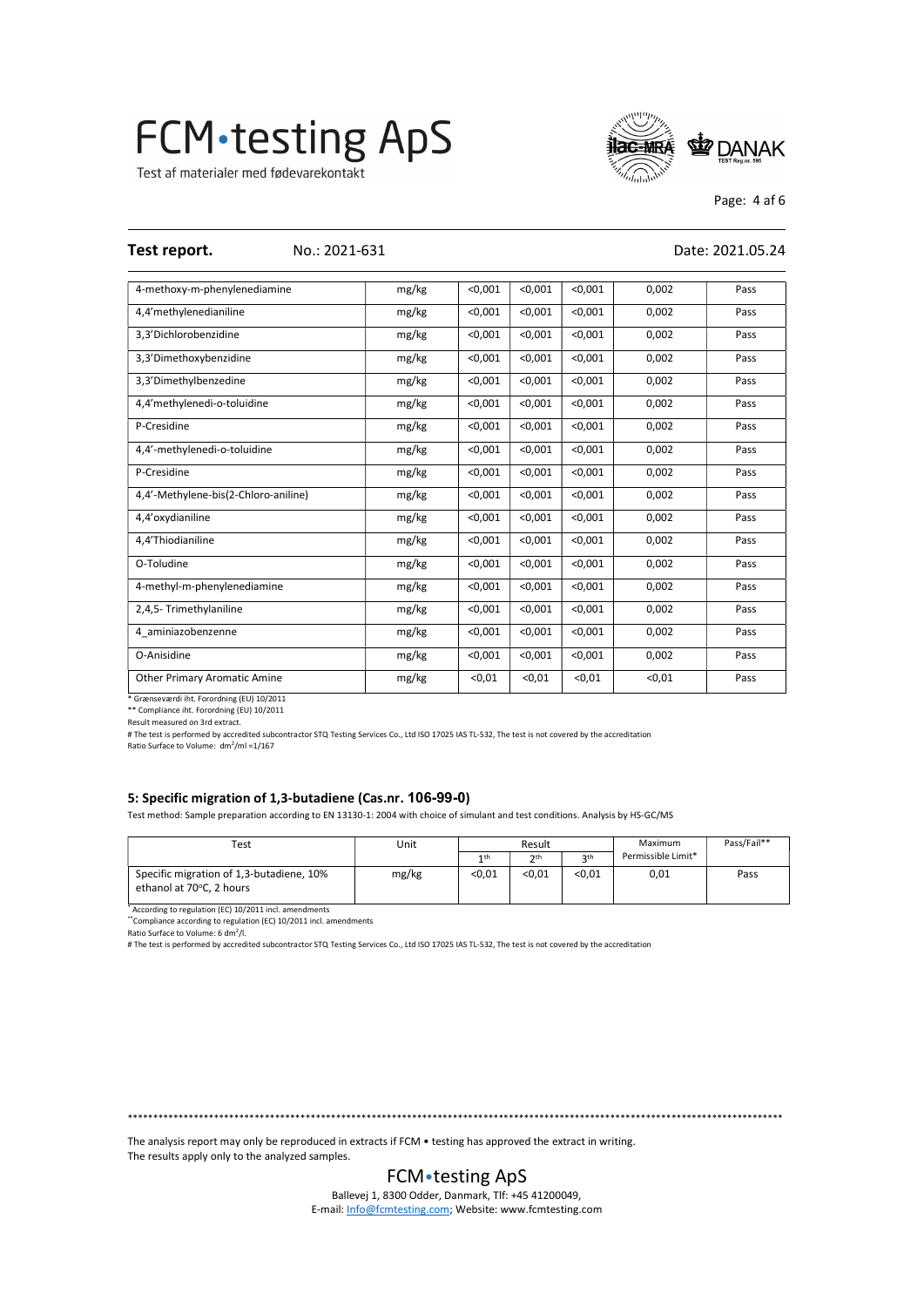Test af materialer med fødevarekontakt



Page: 5 af 6

#### Test report. No.: 2021-631

#### Date: 2021.05.24

#### 6: Specific migration of acetic acid, vinyl ester (Cas.nr. 108-05-4)

Test method: Sample preparation according to EN 13130-1: 2004 with choice of simulant and test conditions. Analysis by GC/MS

| Test                                                                            | Enhed | Resultat |            |     | Grænseværdi* | Conclusion** |
|---------------------------------------------------------------------------------|-------|----------|------------|-----|--------------|--------------|
|                                                                                 |       | 1 th     | $\n  7$ th | 2th |              |              |
| Specific migration of acetic acid, vinyl ester,<br>10% ethanol at 70°C, 2 hours | mg/kg |          |            |     | ∸            | Pass         |

\* According to regulation (EC) 10/2011 incl. amendments \*\*Compliance according to regulation (EC) 10/2011 incl. amendments

Ratio Surface to Volume: 6 dm<sup>2</sup>/L

# The test is performed by accredited subcontractor STQ Testing Services Co., Ltd ISO 17025 IAS TL-532, The test is not covered by the accreditation

#### 7: Specific migration of non-disclosed substance XX-a<sup>#</sup> (Cas.nr. XXX)

Test method: Sample preparation according to EN 13130-1: 2004 with choice of simulant and test conditions. Analysis by GC/MS

| Test                                                        | Unit  | Result          |             |                 | Maximum            | Pass/Fail** |
|-------------------------------------------------------------|-------|-----------------|-------------|-----------------|--------------------|-------------|
|                                                             |       | 1 <sup>th</sup> | <b>つ</b> th | 2 <sub>th</sub> | Permissible Limit* |             |
| Specific migration of XX-a, 10% ethanol at<br>70°C. 2 hours | mg/kg |                 |             |                 | -                  | Pass        |
|                                                             |       |                 |             |                 |                    |             |

\* According to regulation (EC) 10/2011 incl. amendments \*\*Compliance according to regulation (EC) 10/2011 incl. amendments

Ratio Surface to Volume: 6 dm<sup>2</sup>/l.

# FCMtesting ApS is aware of the identity of this non-disclosed substance, and confirms compliance with Regulation (EU) 10/2011. The identity of XX can only be disclosed with approval by SABIC Petrochemicals BV

#### 8: Specific migration of non-disclosed substance XX-b<sup>#</sup> (Cas.nr. XXX)

Test method: Sample preparation according to EN 13130-1: 2004 with choice of simulant and test conditions. Analysis by GC/MS

| Test                                                        | Unit  | Result          |             |                 | Maximum            | Pass/Fail** |
|-------------------------------------------------------------|-------|-----------------|-------------|-----------------|--------------------|-------------|
|                                                             |       | 1 <sup>th</sup> | <b>つ</b> th | 2 <sub>th</sub> | Permissible Limit* |             |
| Specific migration of XX-b, 10% ethanol at<br>70°C. 2 hours | mg/kg | -               |             | -               |                    | Pass        |

\* According to regulation (EC) 10/2011 incl. amendments Compliance according to regulation (EC) 10/2011 incl. amendments

Ratio Surface to Volume: 6 dm<sup>2</sup>/l.

# FCMtesting ApS is aware of the identity of this non-disclosed substance, and confirms compliance with Regulation (EU) 10/2011. The identity of XX can only be disclosed with approval by Tosaf Color Service GmbH & Co. KG

#### 9: Specific migration of non-disclosed substance XX-c<sup>#</sup> (Cas.nr. XXX)

Test method: Sample preparation according to EN 13130-1: 2004 with choice of simulant and test conditions. Analysis by GC/MS

| Test                                                        | Unit  | Result          |     |                 |                    | Maximum | Pass/Fail** |
|-------------------------------------------------------------|-------|-----------------|-----|-----------------|--------------------|---------|-------------|
|                                                             |       | 1 <sup>th</sup> | 2th | 2 <sub>th</sub> | Permissible Limit* |         |             |
| Specific migration of XX-c, 10% ethanol at<br>70°C. 2 hours | mg/kg |                 |     |                 |                    | Pass    |             |

According to regulation (EC) 10/2011 incl. amendments \*Compliance according to regulation (EC) 10/2011 incl. amendments

Ratio Surface to Volume: 6 dm<sup>2</sup>/l.

# FCMtesting ApS is aware of the identity of this non-disclosed substance, and confirms compliance with Regulation (EU) 10/2011. The identity of XX can only be disclosed with approval by Tosaf Color Service GmbH & Co. KG

The analysis report may only be reproduced in extracts if FCM • testing has approved the extract in writing. The results apply only to the analyzed samples.

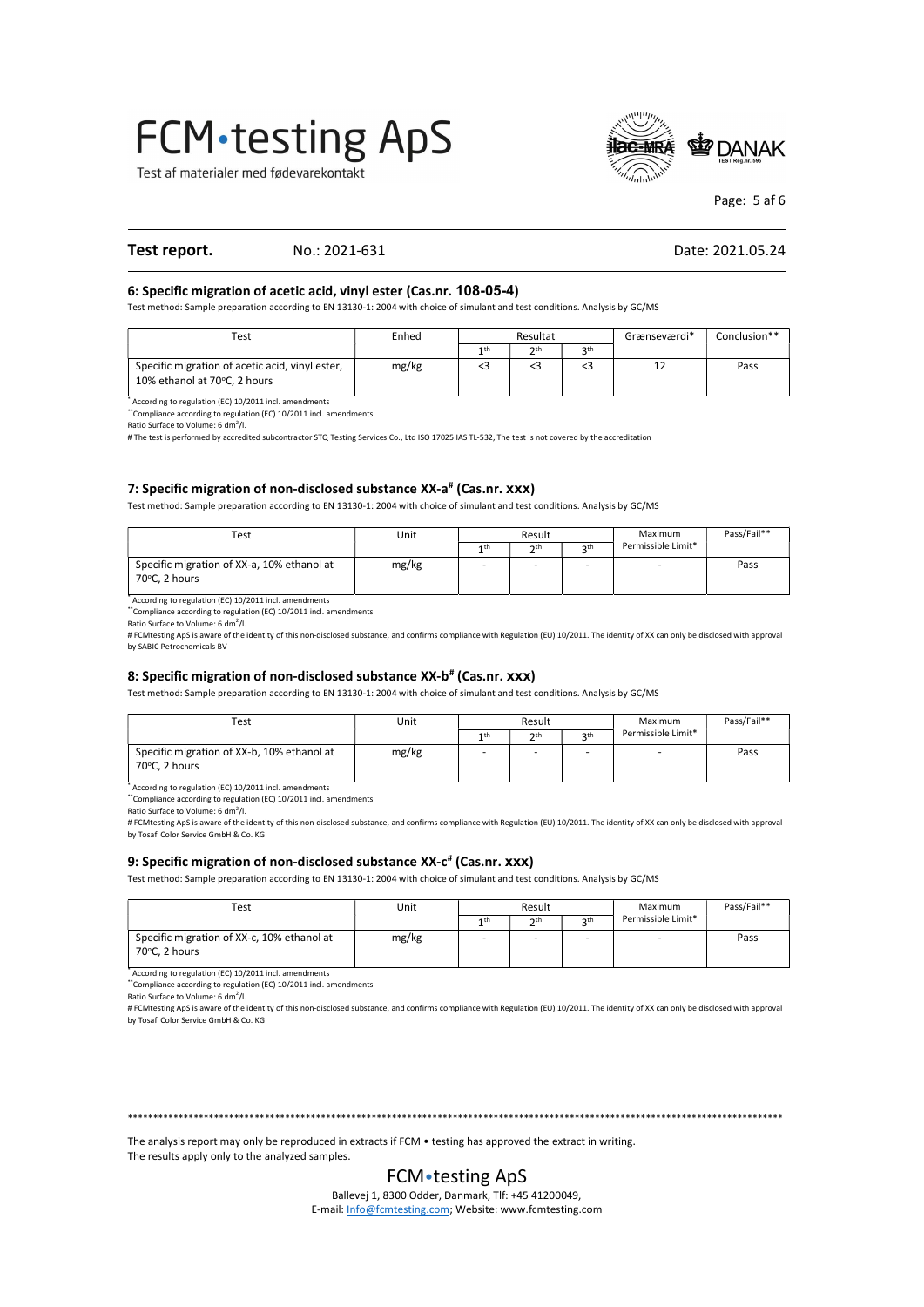Test af materialer med fødevarekontakt



Page: 6 af 6

#### **Test report.** No.: 2021-631 **Date: 2021.05.24** Date: 2021.05.24

#### 10: Specific migration of non-disclosed substance XX-d<sup>#</sup> (Cas.nr. XXX)

Test method: Sample preparation according to EN 13130-1: 2004 with choice of simulant and test conditions. Analysis by GC/MS

| Test                                         | Unit  | Result          |                          | Maximum    | Pass/Fail**        |      |
|----------------------------------------------|-------|-----------------|--------------------------|------------|--------------------|------|
|                                              |       | 1 <sup>th</sup> | 2th                      | <b>oth</b> | Permissible Limit* |      |
| Specific migration of XXd, 3% acetic acid at | mg/kg | -               | $\overline{\phantom{a}}$ |            |                    | Pass |
| 70°C. 2 hours                                |       |                 |                          |            |                    |      |

\* According to regulation (EC) 10/2011 incl. amendments

\*\*Compliance according to regulation (EC) 10/2011 incl. amendments

Ratio Surface to Volume: 6 dm<sup>2</sup>/l.

 $\overline{a}$ 

# FCMtesting ApS is aware of the identity of this non-disclosed substance, and confirms compliance with Regulation (EU) 10/2011. The identity of XX can only be disclosed with approval by Tosaf Color Service GmbH & Co. KG

#### 11: Specific migration of non-disclosed substance XX-d<sup>#</sup> (Cas.nr. XXX)

Test method: Sample preparation according to EN 13130-1: 2004 with choice of simulant and test conditions. Analysis by GC/MS

| Unit  | Result          |                          |                 | Maximum | Pass/Fail**        |
|-------|-----------------|--------------------------|-----------------|---------|--------------------|
|       | 1 <sup>th</sup> | 2th                      | 2 <sub>th</sub> |         |                    |
| mg/kg |                 | $\overline{\phantom{a}}$ |                 | -       | Pass               |
|       |                 |                          |                 |         | Permissible Limit* |

\* According to regulation (EC) 10/2011 incl. amendments

\*\*Compliance according to regulation (EC) 10/2011 incl. amendments<br>Ratio Surface to Volume: 6 dm<sup>2</sup>/l.

# FCMtesting ApS is aware of the identity of this non-disclosed substance, and confirms compliance with Regulation (EU) 10/2011. The identity of XX-d can only be disclosed with approval by SABIC Petrochemicals BV



### Foto af test emne

\*\*\*\*\*\*\*\*\*\*\*\*\*\*\*\*\*\*\*\*\*\*\*\*\*\*\*\*\*\*\*\*\*\*\*\*\*\*\*\*\*\*\*\*\*\*\*\*\*\*\*\*\*\*\*\*\*\*\*\*\*\*\*\*\*\*\*\*\*\*\*\*\*\*\*\*\*\*\*\*\*\*\*\*\*\*\*\*\*\*\*\*\*\*\*\*\*\*\*\*\*\*\*\*\*\*\*\*\*\*\*\*\*\*\*\*\*\*\*\*\*\*\*\*\*\*\*\*\*

\*\*\* End of Report\*\*\*

\*\*\*\*\*\*\*\*\*\*\*\*\*\*\*\*\*\*\*\*\*\*\*\*\*\*\*\*\*\*\*\*\*\*\*\*\*\*\*\*\*\*\*\*\*\*\*\*\*\*\*\*\*\*\*\*\*\*\*\*\*\*\*\*\*\*\*\*\*\*\*\*\*\*\*\*\*\*\*\*\*\*\*\*\*\*\*\*\*\*\*\*\*\*\*\*\*\*\*\*\*\*\*\*\*\*\*\*\*\*\*\*\*\*\*\*\*\*\*\*\*\*\*\*\*\*\*\*\*

The analysis report may only be reproduced in extracts if FCM • testing has approved the extract in writing. The results apply only to the analyzed samples.

### FCM•testing ApS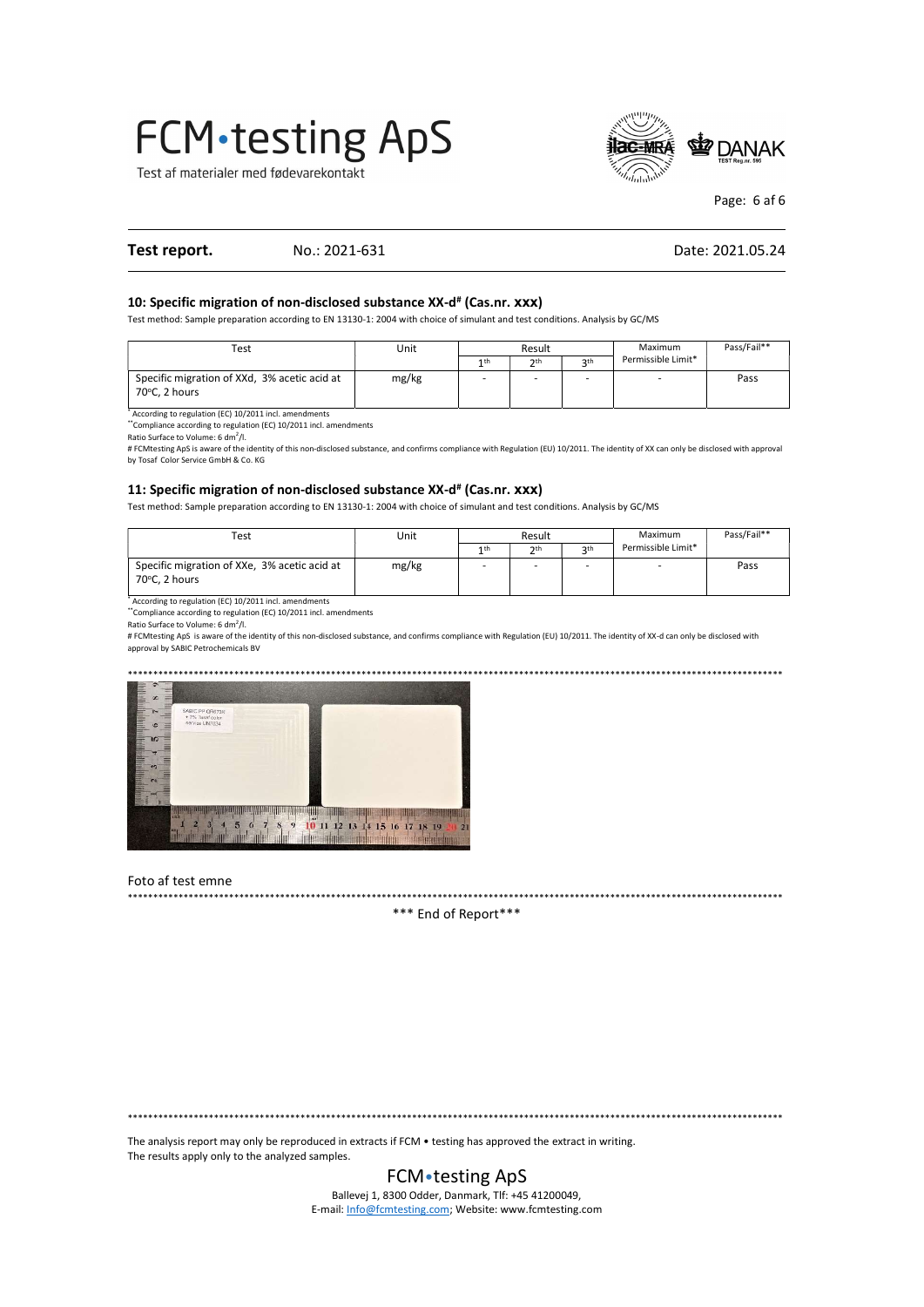Test af materialer med fødevarekontakt



Page: 1 af 5

| Test report.<br>Report template no. 001 | No.: 2022-863                                       | Date: 2022.02.23 |
|-----------------------------------------|-----------------------------------------------------|------------------|
| Customer:                               | Northmade ApS                                       |                  |
| Address:                                | Mellemvej 18                                        |                  |
|                                         | 8800 Viborg                                         |                  |
|                                         | Att: Bjarne Gedsted Hansen                          |                  |
| <b>Product Name:</b>                    | Lysegråboks                                         |                  |
| <b>Product Description:</b>             | SABIC PP 56M10 + Advanze MPP-28190-AL Light Grey PP |                  |
| Batch number:                           |                                                     |                  |
| Sampled by:                             | Customer                                            |                  |
| Sample Receiving date:                  | 2022.02.27                                          |                  |
| Testing Period:                         | 2022-01.31 - 2022.02.22                             |                  |
| Test requested:                         |                                                     |                  |

Test conditions according to Regulation (EU) 10/2011 of 14 January 2011. Annex V, Table 3, standard conditions OM3, 2 hours at 70 degrees C,

The test covers any storage at room temperature or below, including for packaging under hot filling conditions and / or heating to 70 ° C for 2 hours, or 100 ° C for 15 minutes, which is not followed by long-term storage at room temperature or in a cold room. 

| Test summary:                                           |            |                               |
|---------------------------------------------------------|------------|-------------------------------|
| <b>Type of analysis</b>                                 | Conclusion | <b>Regulation or protocol</b> |
| Sensorial test <sup>#</sup>                             | Pass       | DIN 10555: 2004-06            |
| Total migration                                         | Pass       | (EC) no 10/2011               |
| Specifics migration of metals in plastic#               | Pass       | (EC) no 10/2011               |
| Specific migration of Primary Aromatic Amines#          | Pass       | (EC) no 10/2011               |
| Specific migration of Octadecyl 3-(3,5-di-tert-butyl-4- |            |                               |
| hydroxyphenyl)propionate#                               | Pass       | (EC) no 10/2011               |
|                                                         |            |                               |

# # Test performed by subcontractor. The test is not accredited Test results: See next page.

FCM • testing

Per Holst-Hansen MSc/CEO

The analysis report may only be reproduced in extracts if FCM • testing has approved the extract in writing. The results apply only to the analyzed samples.

### FCM • testing ApS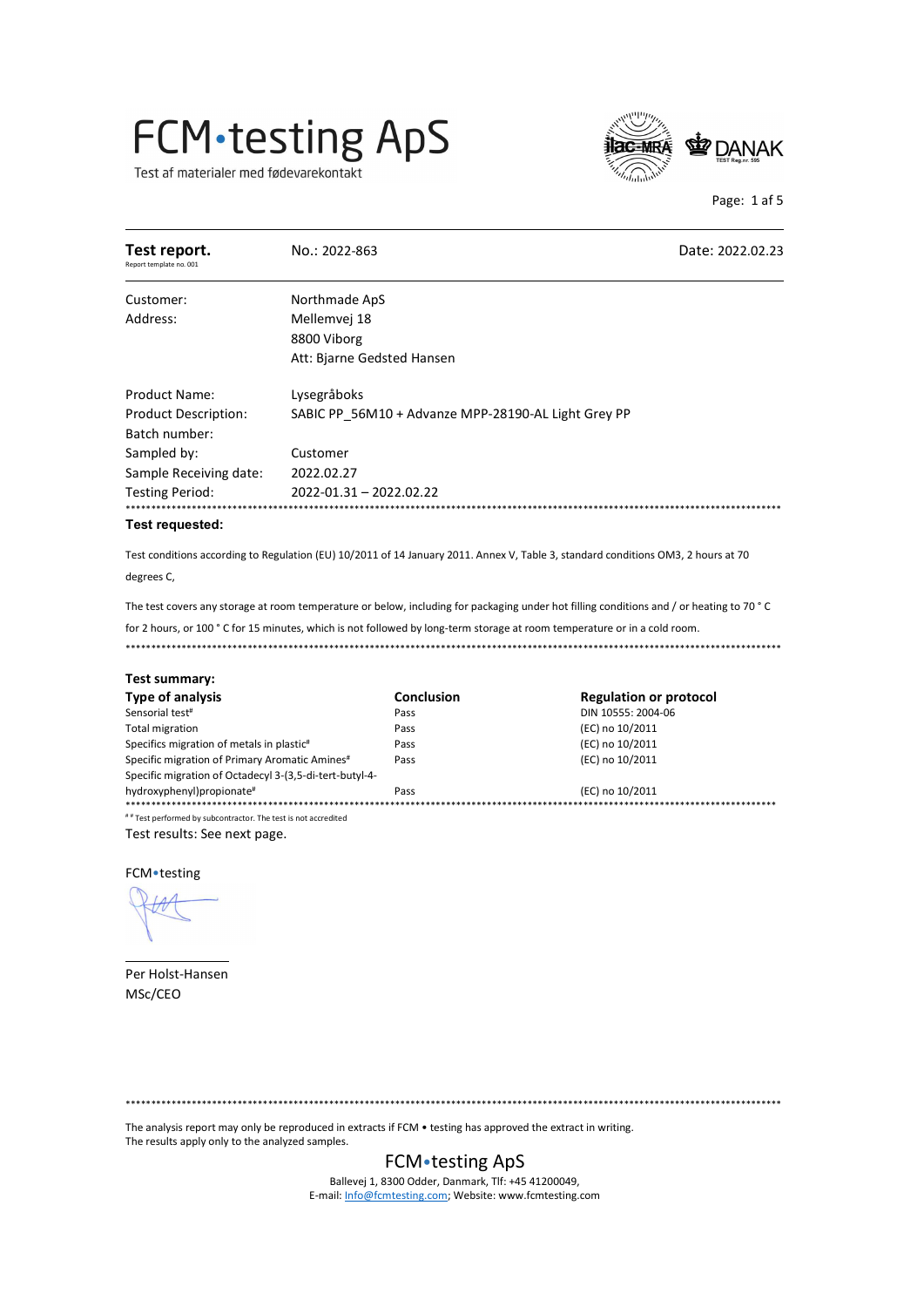Test af materialer med fødevarekontakt



Page: 2 af 5

#### Test report. Report template no. 001

No.: 2022-863

Date: 2022.02.23

#### 1: Sensorial Examination Odour and Taste<sup>#</sup>

#### Test Method: Sensory test with reference to DIN10955:2004-06

Test procedure:

1 Wash the sample with distilled water and dry it at room temperature;

- 2 Total immersion in water at 70°C for 2 hours;
- 3 Cool to room temperature;
- 4 Evaluate the odour and taste

5 Test the blank, as in step 1-4

#### **Test results:**

| Tests whole item                          | Result | Maximum Permissible Limit * | Pass/Fail** |
|-------------------------------------------|--------|-----------------------------|-------------|
| Sensorial examination odour (Point scale) |        |                             | Pass        |
| Sensorial examination taste (Point scale) |        |                             | Pass        |

\* According to DIN 10955. \*\* Compliance according to DIN 10955

# Test performed by subcontractor. The test is not accredited

Scale evaluation:

- 0: No perceptible odour and taste
- 1: Odour and taste just perceptible (still difficult to define)
- 2: Moderate odour and taste
- 3: Moderately strong odour and taste
- 4: Strong odour and taste

#### 2: Total migration. Test methods and test conditions:

DS/EN1186-01:2002, Guide to selection of conditions and test methods for overall migration

DS/EN1186-03:2002, Test methods for overall migration into aqueous food simulants by total immersion.

DS/EN1186-14:2002, Test methods for 'substitute tests' for overall migration from plastics intended to come into contact with fatty foodstuffs using test media isooctane and 95% ethanol

| Food Simulant      | Test time               | Test                            | Max. Permissible      | Method      | Method                |
|--------------------|-------------------------|---------------------------------|-----------------------|-------------|-----------------------|
|                    |                         | Temperature                     | Limit*                | uncertainty | LOQ                   |
| 10% v/v Ethanol    | 2 hours $\pm$ 5 minutes | $70^{\circ}$ C ± 2 $^{\circ}$ C | 10 mg/dm <sup>2</sup> | 10%         | $0.5 \text{ mg/dm}^2$ |
| 3% w/v acetic acid | 2 hours $\pm$ 5 minutes | $70^{\circ}$ C ± 2 $^{\circ}$ C | 10 mg/dm <sup>2</sup> | 10%         | $0.5 \text{ mg/dm}^2$ |

\* According to regulation (EC) 10/2011

The analysis report may only be reproduced in extracts if FCM • testing has approved the extract in writing. The results apply only to the analyzed samples.

#### **FCM**•testing ApS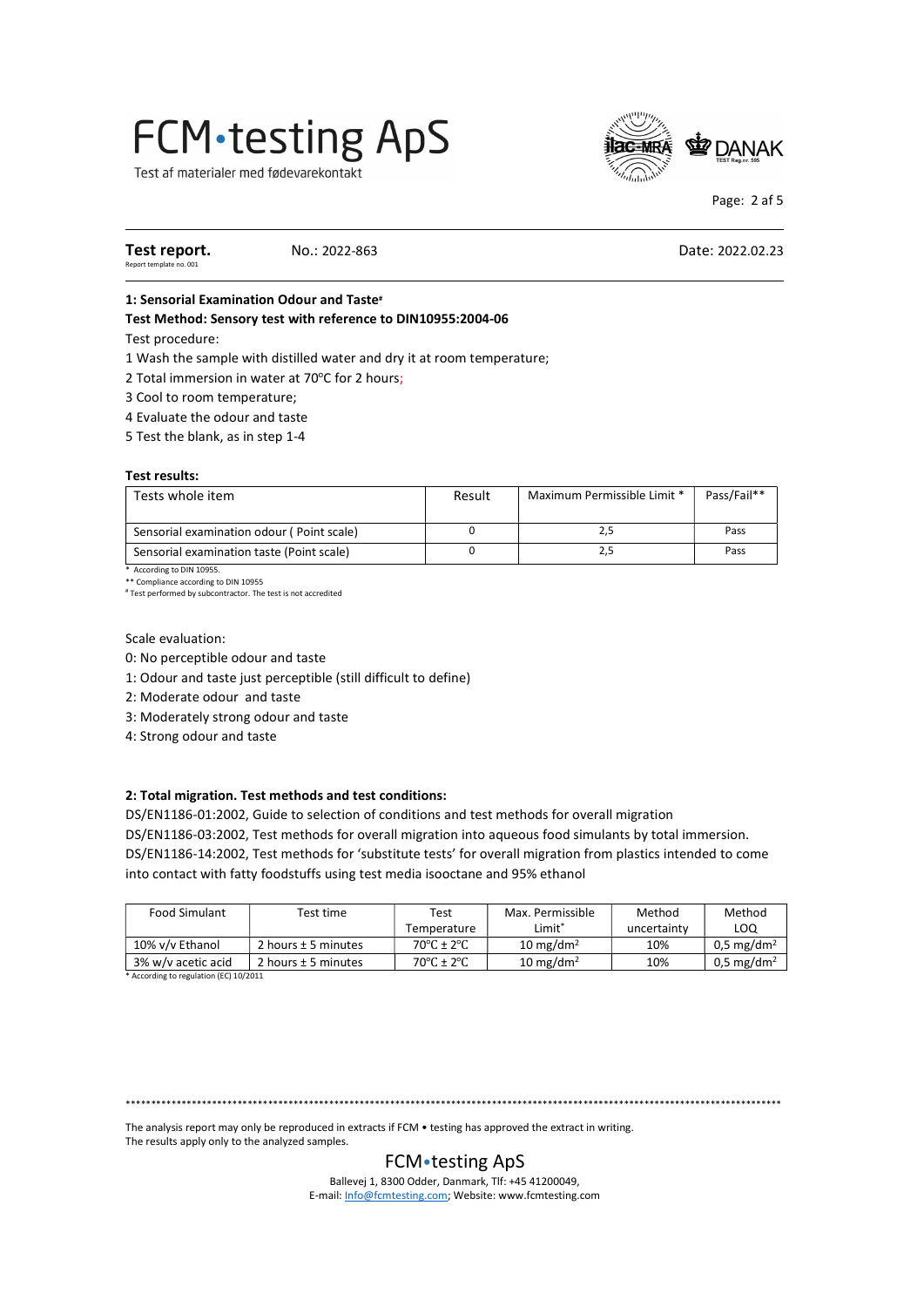Test af materialer med fødevarekontakt



#### Page: 3 af 5

 $\overline{a}$ 

**Test report.**  $\sum_{\text{Report template no. 001}}$  No.: 2022-863

#### $\overline{a}$ Total migration Test results, repeat:

| Test ¤1                                     | Rep. A          | Rep. B          | Rep. C          | Average         | Migration declining* | Pass/Fail* |
|---------------------------------------------|-----------------|-----------------|-----------------|-----------------|----------------------|------------|
|                                             | Third migration | Third migration | Third migration | Third migration | Mig1>Mig2>Mig3       |            |
| 10% $v/v$ ethanol (mg/dm <sup>2</sup> )     |                 | ╰               |                 |                 | Yes                  | Pass       |
| $3\%$ v/v acetic acid (mg/dm <sup>2</sup> ) |                 | SZ.             |                 |                 | Yes                  | Pass       |

\* According to regulation (EC) 10/2011 incl. amendments

Ratio Surface to Volume: 5 dm<sup>2</sup>/l

Result measured on 3rd extract.

#### 3: Specific migration of metals, according to regulation (EC) 10/2011#

| Food Simulant      | $\tau$ est time         | <b>Test Temperature</b>                          | Method         | Method<br>uncertainty |
|--------------------|-------------------------|--------------------------------------------------|----------------|-----------------------|
| 3% w/v acetic acid | 2 hours $\pm$ 5 minutes | 70 $\mathrm{^{\circ}C}$ ± 2 $\mathrm{^{\circ}C}$ | <b>ICP-AES</b> | 20%                   |

| Tests           | Unit  |                           | Results ¤1                |                           |                    | Pass/Fail** |
|-----------------|-------|---------------------------|---------------------------|---------------------------|--------------------|-------------|
|                 |       | 1 <sup>th</sup> migration | 2 <sup>th</sup> migration | 3 <sup>th</sup> migration | Permissible limit* |             |
| Aluminium (Al)  | mg/kg | < 0, 1                    | < 0, 1                    | < 0, 1                    | $\mathbf{1}$       | Pass        |
| Antimony (Sb)   | mg/kg | < 0.01                    | < 0.01                    | < 0.01                    | 0,04               | Pass        |
| Arsenic (As)    | mg/kg | < 0.01                    | < 0.01                    | < 0.01                    | 0,01               | Pass        |
| Barium (Ba)     | mg/kg | < 0, 1                    | < 0, 1                    | < 0, 1                    | $\mathbf{1}$       | Pass        |
| Cadmium (Cd)    | mg/kg | < 0,001                   | < 0.001                   | < 0,001                   | 0,002              | Pass        |
| Chromium (Cr)   | mg/kg | < 0.01                    | < 0.01                    | < 0.01                    | 0,01               | Pass        |
| Cobalt (Co)     | mg/kg | < 0.01                    | < 0.01                    | < 0.01                    | 0,05               | Pass        |
| Cobber (Cu)     | mg/kg | < 0, 1                    | < 0, 1                    | < 0, 1                    | 5                  | Pass        |
| Iron (Fe)       | mg/kg | $<$ 5                     | $<$ 5                     | $<$ 5                     | 48                 | Pass        |
| Lead (Pb)       | mg/kg | < 0, 01                   | < 0, 01                   | < 0, 01                   | 0,01               | Pass        |
| Lithium (Li)    | mg/kg | < 0, 01                   | < 0.01                    | < 0, 01                   | 0,6                | Pass        |
| Manganese Mn)   | mg/kg | < 0, 01                   | < 0, 01                   | < 0, 01                   | 0,6                | Pass        |
| Mercury (Hg)    | mg/kg | < 0.01                    | < 0.01                    | < 0.01                    | 0,01               | Pass        |
| Nickel (Ni)     | mg/kg | $0,01$                    | < 0.01                    | < 0, 01                   | 0,02               | Pass        |
| Zinc (Zn)       | mg/kg | < 0, 1                    | < 0, 1                    | < 0, 1                    | 5                  | Pass        |
| Tungsten (W)    | mg/kg | < 0, 01                   | < 0, 01                   | < 0, 01                   | 0,05               | Pass        |
| Europium (Eu)   | mg/kg | < 0.01                    | < 0.01                    | < 0.01                    |                    |             |
| Gadolinium (Ga) | mg/kg | < 0.01                    | $\sqrt{0.01}$             | < 0.01                    |                    |             |
| Lanthanium (La) | mg/kg | < 0, 01                   | < 0, 01                   | < 0, 01                   | Sum $\leq 0.05$    | Pass        |
| Terbium (Tb)    | mg/kg | < 0.01                    | < 0.01                    | < 0.01                    |                    |             |

According to regulation (EC) 10/2011 incl. amendments \*\*Compliance according to regulation (EC) 10/2011 incl. amendments

Ratio Surface to Volume:  $6 \text{ dm}^2$ /l<br># Test performed by subsentrate Test performed by subcontractor. The test is not accredited

The analysis report may only be reproduced in extracts if FCM • testing has approved the extract in writing. The results apply only to the analyzed samples.

FCM•testing ApS

Ballevej 1, 8300 Odder, Danmark, Tlf: +45 41200049, E-mail: Info@fcmtesting.com; Website: www.fcmtesting.com

\*\*\*\*\*\*\*\*\*\*\*\*\*\*\*\*\*\*\*\*\*\*\*\*\*\*\*\*\*\*\*\*\*\*\*\*\*\*\*\*\*\*\*\*\*\*\*\*\*\*\*\*\*\*\*\*\*\*\*\*\*\*\*\*\*\*\*\*\*\*\*\*\*\*\*\*\*\*\*\*\*\*\*\*\*\*\*\*\*\*\*\*\*\*\*\*\*\*\*\*\*\*\*\*\*\*\*\*\*\*\*\*\*\*\*\*\*\*\*\*\*\*\*\*\*\*\*\*\*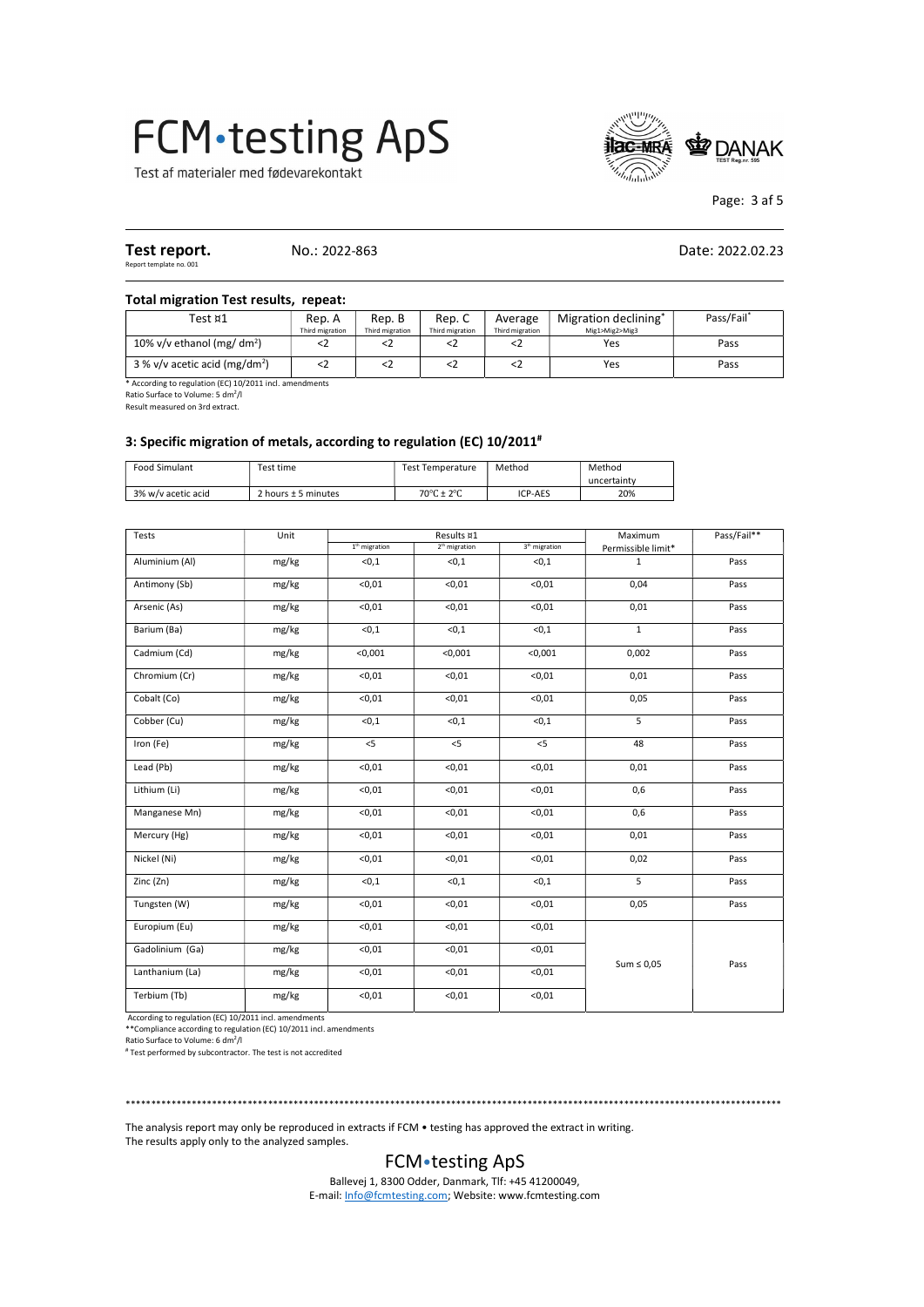Test af materialer med fødevarekontakt

 $\overline{a}$ 

 $\overline{a}$ 



Page: 4 af 5

### **Test report.**  $\sum_{\text{Report template no. 001}}$  No.: 2022-863

#### 4: Specific migration Primary Aromatic Amines<sup>#</sup>

Test method: Sample preparation according to EN 13130-1:2004, with selection of simulant and conditions followed by analysis by LC-MS, and by UV

| Food Simulant  | Test time           | Test Temperature | Method        | Method      |
|----------------|---------------------|------------------|---------------|-------------|
|                |                     |                  |               | uncertainty |
| 3% Acetic acid | 2 hours ± 5 minutes | 70°C ± 2°C       | LC/MS/MS & UV | 20%         |

| Test Itemm(s)                        | Unit  |                           | Results ¤1                |                           |                    | Pass/Fail** |
|--------------------------------------|-------|---------------------------|---------------------------|---------------------------|--------------------|-------------|
|                                      |       | 1 <sup>th</sup> migration | 2 <sup>th</sup> migration | 3 <sup>th</sup> migration | Permissible limit* |             |
| 4-Aminobiphenyl                      | mg/kg | < 0,001                   | < 0,001                   | < 0,001                   | 0,002              | Pass        |
| Bezidine                             | mg/kg | < 0,001                   | < 0,001                   | < 0.001                   | 0,002              | Pass        |
| 4-Chloro-o-toluidine                 | mg/kg | < 0,001                   | < 0,001                   | < 0,001                   | 0,002              | Pass        |
| 2-Naphthylamine                      | mg/kg | < 0,001                   | < 0,001                   | < 0,001                   | 0,002              | Pass        |
| O-Aminoazotoluene                    | mg/kg | < 0,001                   | < 0,001                   | < 0,001                   | 0,002              | Pass        |
| 5-Nitro-o-toluidine                  | mg/kg | < 0,001                   | < 0,001                   | < 0,001                   | 0,002              | Pass        |
| 4-Chloroaniline                      | mg/kg | < 0,001                   | < 0,001                   | < 0,001                   | 0,002              | Pass        |
| 4-methoxy-m-phenylenediamine         | mg/kg | < 0,001                   | < 0,001                   | < 0,001                   | 0,002              | Pass        |
| 4,4'methylenedianiline               | mg/kg | < 0,001                   | < 0,001                   | < 0,001                   | 0,002              | Pass        |
| 3,3'Dichlorobenzidine                | mg/kg | < 0,001                   | < 0,001                   | < 0,001                   | 0,002              | Pass        |
| 3,3'Dimethoxybenzediene              | mg/kg | < 0,001                   | < 0,001                   | < 0,001                   | 0,002              | Pass        |
| 3,3'-Dimethylbenzine                 | mg/kg | < 0,001                   | < 0,001                   | < 0,001                   | 0,002              | Pass        |
| 4,4'methylenedi-o-toluidine          | mg/kg | < 0,001                   | < 0,001                   | < 0,001                   | 0,002              | Pass        |
| P-Cresidine                          | mg/kg | < 0,001                   | < 0,001                   | < 0,001                   | 0,002              | Pass        |
| 4,4'-Methylene-bis(2-Chloro-aniline) | mg/kg | < 0,001                   | < 0,001                   | < 0,001                   | 0,002              | Pass        |
| 4,4'oxydianiline                     | mg/kg | < 0,001                   | < 0,001                   | < 0,001                   | 0,002              | Pass        |
| 4,4'Thiodianiline                    | mg/kg | < 0,001                   | < 0,001                   | < 0,001                   | 0,002              | Pass        |
| O-Toludine                           | mg/kg | < 0,001                   | < 0,001                   | < 0,001                   | 0,002              | Pass        |
| 4-methyl-m-phenylenediamine          | mg/kg | < 0,001                   | < 0,001                   | < 0.001                   | 0,002              | Pass        |
| 2,4,5- Trimethylaniline              | mg/kg | < 0,001                   | < 0,001                   | < 0,001                   | 0,002              | Pass        |
| 4 aminiazobenzenne                   | mg/kg | < 0,001                   | < 0,001                   | < 0,001                   | 0,002              | Pass        |
| O-Anisidine                          | mg/kg | < 0,001                   | < 0,001                   | < 0,001                   | 0,002              | Pass        |
| Other Primary Aromatic Amine         | mg/kg | < 0.01                    | < 0.01                    | < 0.01                    | < 0.01             | Pass        |

According to regulation (EC) 10/2011 incl. amendments

\*\*Compliance according to regulation (EC) 10/2011 incl. amendments

Ratio Surface to Volume:  $6 \text{ dm}^2$ /l<br> $\text{#Test performed by{: beneficiated}$ 

Test performed by subcontractor. The test is not accredited

The analysis report may only be reproduced in extracts if FCM • testing has approved the extract in writing. The results apply only to the analyzed samples.

#### FCM•testing ApS

\*\*\*\*\*\*\*\*\*\*\*\*\*\*\*\*\*\*\*\*\*\*\*\*\*\*\*\*\*\*\*\*\*\*\*\*\*\*\*\*\*\*\*\*\*\*\*\*\*\*\*\*\*\*\*\*\*\*\*\*\*\*\*\*\*\*\*\*\*\*\*\*\*\*\*\*\*\*\*\*\*\*\*\*\*\*\*\*\*\*\*\*\*\*\*\*\*\*\*\*\*\*\*\*\*\*\*\*\*\*\*\*\*\*\*\*\*\*\*\*\*\*\*\*\*\*\*\*\*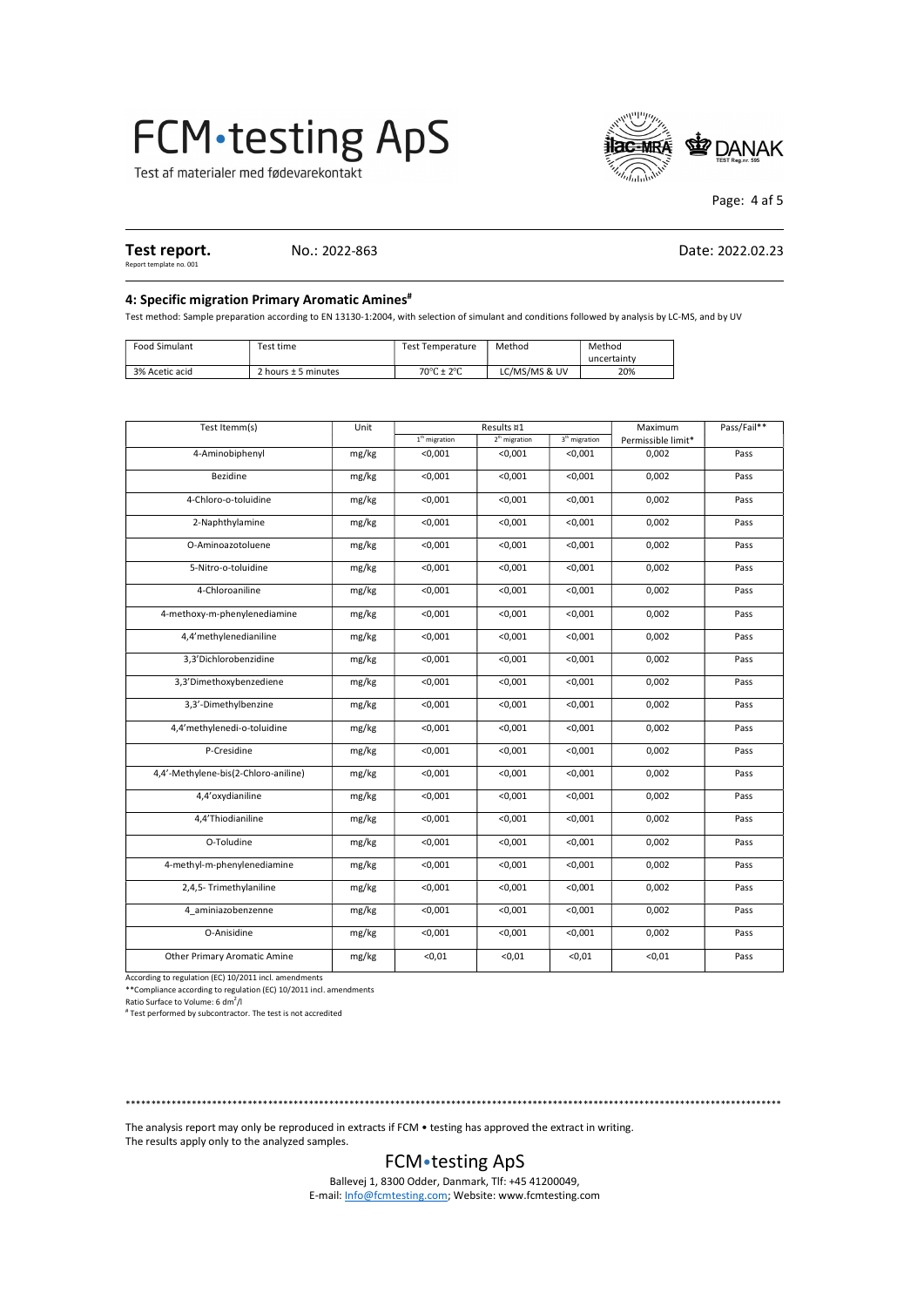Test af materialer med fødevarekontakt



Page: 5 af 5

Test report. Report template no. 001

No.: 2022-863

Date: 2022.02.23

#### 8: Specific migration of Octadecyl 3-(3,5-di-tert-butyl-4-hydroxyphenyl)propionate (Cas.nr. 2082-79-3) #

Test method: EFSA'cube model Calculation. Migration depth 0,25 mm. Content in masterbatch 0,0045%, Master batch used. 2%

| Test                                                                                                       | Unit  | Resultat ¤1 | Maximum Permissible<br>Limit * | Pass/Fail** |
|------------------------------------------------------------------------------------------------------------|-------|-------------|--------------------------------|-------------|
| Specific migration of Octadecyl 3-(3,5-di-tert-<br>butyl-4-hydroxyphenyl)propionate (Cas.nr.<br>2082-79-3) | mg/kg | < 0.012     |                                | Pass        |

\* According to regulation (EC) 10/2011 incl. amendments "Compliance according to regulation (EC) 10/2011 incl. amendments<br>Ratio Surface to Volume: 6 dm<sup>2</sup>/l.

# The calculation is not covered by the accreditation

### 

#### ¤1 PP



Photo test item

\*\*\* End of Report\*\*\*

The analysis report may only be reproduced in extracts if FCM • testing has approved the extract in writing.

The results apply only to the analyzed samples. FCM • testing ApS

> Ballevej 1, 8300 Odder, Danmark, Tlf: +45 41200049, E-mail: Info@fcmtesting.com; Website: www.fcmtesting.com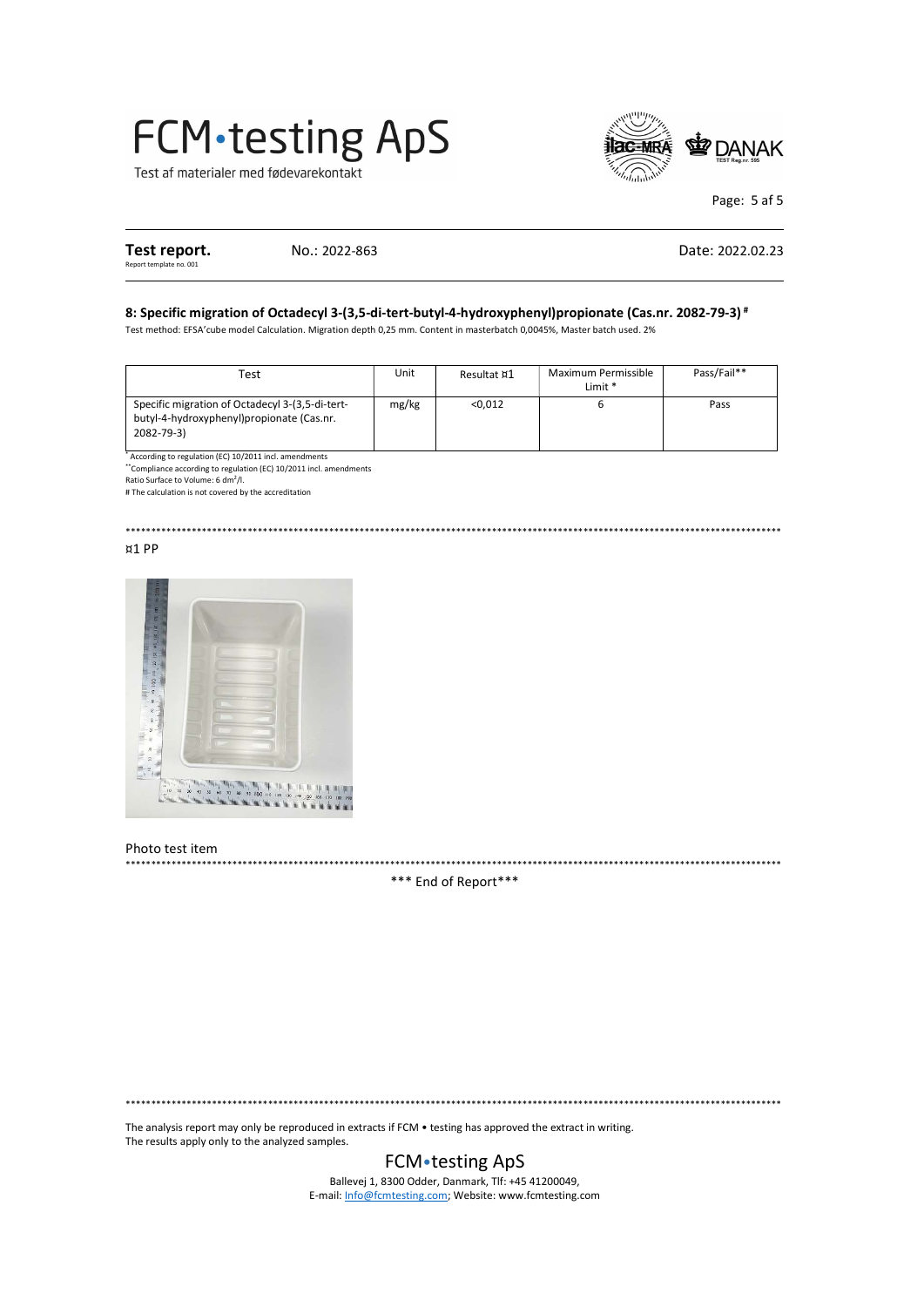### Northmade ApS

#### **DECLARATION OF COMPLIANCE WITH THE REGULATIONS CONCERNING**

#### **MATERIALS AND PRODUCTS IN CONTACT WITH FOOD PRODUCTS**

| This Declaration of compliance is issued by: |                              |  |  |  |
|----------------------------------------------|------------------------------|--|--|--|
| Company name:                                | Northmade ApS                |  |  |  |
| Address:                                     | Mellemvej 18                 |  |  |  |
|                                              | 8800 Viborg                  |  |  |  |
| CEO:                                         | <b>Bjarne Gedsted Hansen</b> |  |  |  |

This declaration of compliance concerns the following materials and articles:

| Product description: | TheSaladbar       |  |  |
|----------------------|-------------------|--|--|
| Article number       | 57 11337 00010 0  |  |  |
| Materials:           | PP (food contact) |  |  |

We confirms that the above-mentioned product fulfills the requirements on materials and articles used for food contact as described in:

- Regulation (EC) 1935/2004 of 27. October 2004
- Regulation (EC) 2023/2006 of 22 December 2006
- Danish executive order, BEK nr 681 of 25/05/2020
- Regulation (EC) 10/2011 of 14 January 2011 incl. amendments

The product is tested for:

- Total migration acc. (EC) no 10/2011
- Sensory test DIN 10955:2004-06
- Specific migration of metals acc. (EC) no 10/2011
- Specific migration Primary Aromatic Amine, (EC) no 10/2011
- Specific migration Butadiene, (EC) no 10/2011
- Specific migration Acetic acid, vinyl ester, (EC) no 10/2011
- Specific migration non-disclosed substance XX-a-e

Substances subject to restrictions

Reference to substance idenitifications in this sections come from Annex 1 of regulation (EU) 10/2011 (FCM substance no.)

This material contains the following monomers or additives that are regulated with a restriction or specification in their use:

1,3-butadiene (Cas.nr. 106-99-0)

acetic acid, vinyl ester (Cas.nr. 108-05-4)

non-disclosed substance XX-a-e (Cas.nr. xxx)

This material contains the following additives that are regulated as dual use additives in Europe: Titanium dioxide (E171), aluminum E173, Silicone dioxide E551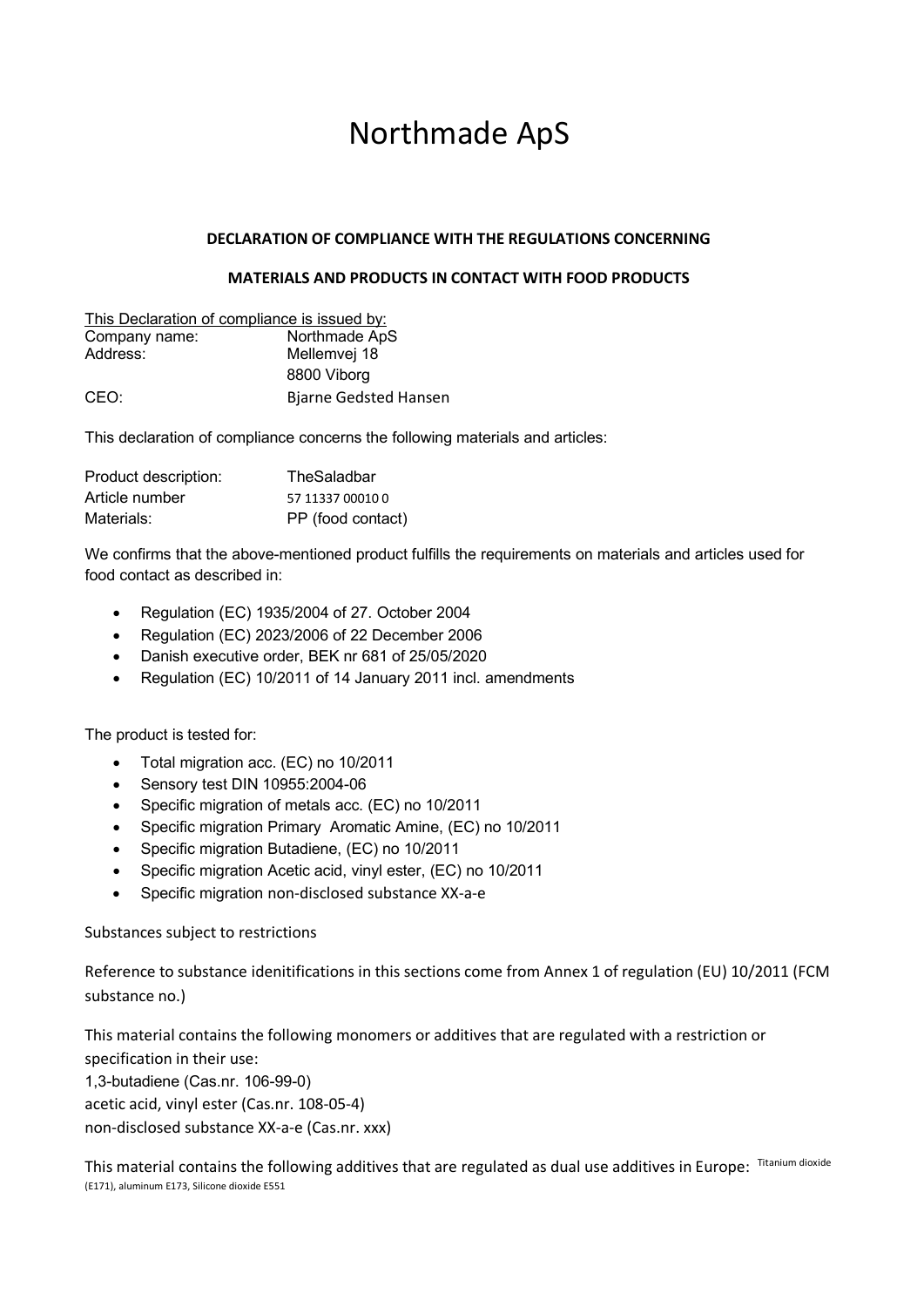### Northmade ApS

We hereby declare that the material or the article is suitable for direct contact with foodstuff included in the following foodstuff groups, and conditions:

Specifications on the use: All type of vegetables Yes  $\boxtimes$  No  $\Box$ 

Contact condition: Any contact conditions that include heating up to 70 °C for up to 2 hours, or up to 100 °C for up to 15 minutes, which are not followed by long term room or refrigerated temperature storage.

Ratio of food contact surface area to volume: 6 dm<sup>2</sup>/l

The item does not apply any danger to health or environment according to Framework Regulation 1935/2004/EC. The item is manufactured according to Regulation 2023/2006/EC on good manufacturing practices. The item complies with the Danish executive order, BEK nr 681 of 25/05/2020.

Place: Viborg

Date: 28-05-2021

Signature: …………………



Company stamp/seal………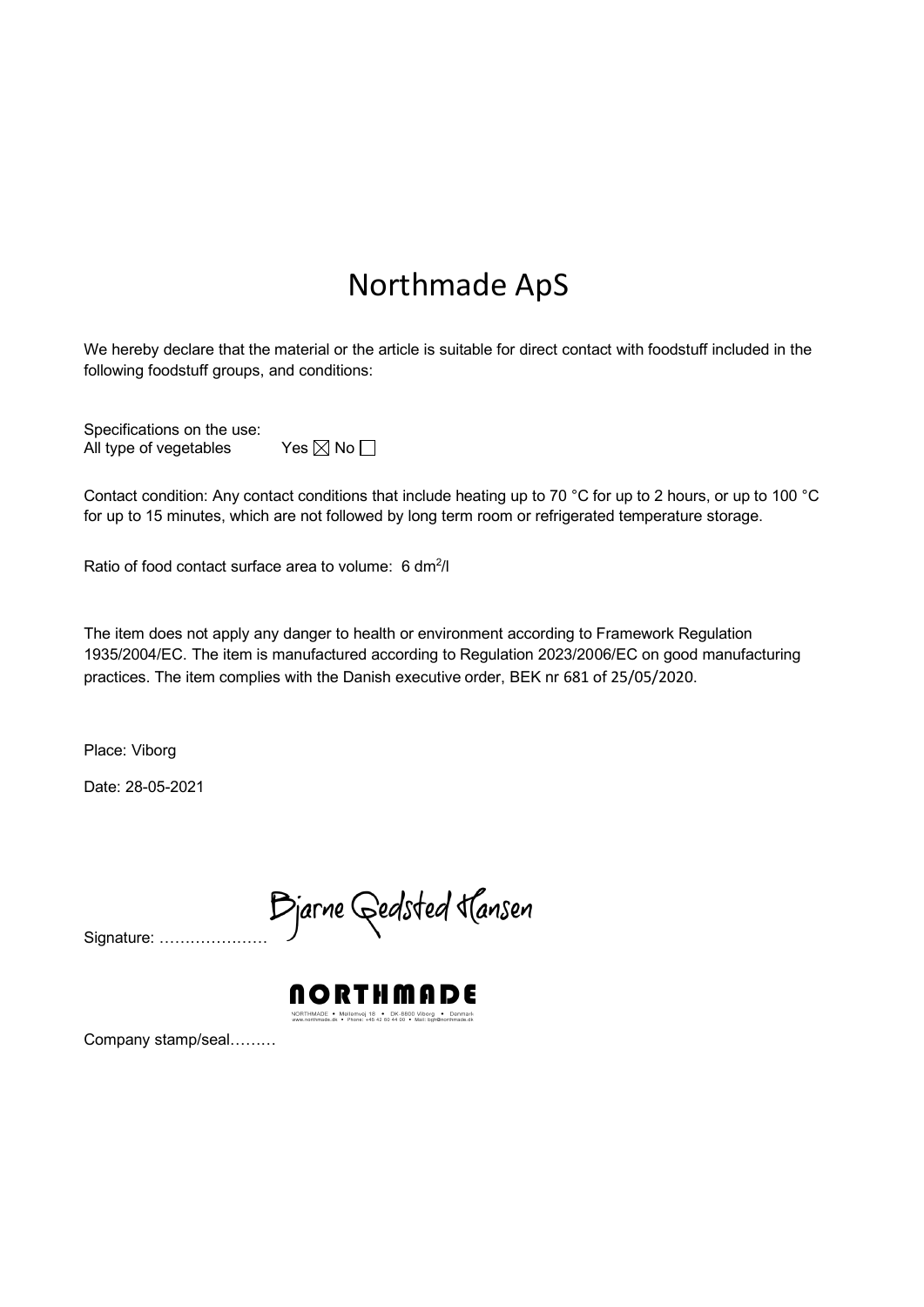Test af materialer med fødevarekontakt



Page: 1 af 2

| Test report.<br>Report template no. 001                                                       | No.: 2022-924                                                                                                             | Date: 2022.05.30                                                                                                                         |
|-----------------------------------------------------------------------------------------------|---------------------------------------------------------------------------------------------------------------------------|------------------------------------------------------------------------------------------------------------------------------------------|
| Customer:                                                                                     | Northmade ApS                                                                                                             |                                                                                                                                          |
| Address:                                                                                      | Mellemvej 18                                                                                                              |                                                                                                                                          |
|                                                                                               | 8800 Viborg                                                                                                               |                                                                                                                                          |
|                                                                                               | Att: Bjarne Gedsted Hansen                                                                                                |                                                                                                                                          |
| Product Name:                                                                                 | Lysegråboks                                                                                                               |                                                                                                                                          |
| <b>Product Description:</b><br>Batch number:                                                  | SABIC PP 56M10 + Advanze MPP-28190-AL Light Grey PP                                                                       |                                                                                                                                          |
| Sampled by:                                                                                   | Customer                                                                                                                  |                                                                                                                                          |
| Sample Receiving date:                                                                        | 2022.05.12                                                                                                                |                                                                                                                                          |
| <b>Testing Period:</b>                                                                        | 2022-05.20 - 2022.05.29<br>***************************                                                                    |                                                                                                                                          |
|                                                                                               | Test requested: Additionat test to cover contact with fatty foods                                                         |                                                                                                                                          |
|                                                                                               |                                                                                                                           | Test conditions according to Regulation (EU) 10/2011 of 14 January 2011. Annex V, Table 3, standard conditions OM3, 2 hours at 70        |
| degrees C,                                                                                    |                                                                                                                           |                                                                                                                                          |
|                                                                                               |                                                                                                                           | The test covers any storage at room temperature or below, including for packaging under hot filling conditions and / or heating to 70 °C |
|                                                                                               | for 2 hours, or 100 ° C for 15 minutes, which is not followed by long-term storage at room temperature or in a cold room. |                                                                                                                                          |
|                                                                                               |                                                                                                                           |                                                                                                                                          |
| Test summary:                                                                                 |                                                                                                                           |                                                                                                                                          |
| <b>Type of analysis</b><br><b>Total migration</b>                                             | Conclusion<br>Pass                                                                                                        | <b>Regulation or protocol</b><br>(EC) no 10/2011                                                                                         |
|                                                                                               | *****************                                                                                                         | **************                                                                                                                           |
| " Test performed by subcontractor. The test is not accredited<br>Test results: See next page. |                                                                                                                           |                                                                                                                                          |
| <b>FCM</b> •testing                                                                           |                                                                                                                           |                                                                                                                                          |
|                                                                                               |                                                                                                                           |                                                                                                                                          |
| Per Holst-Hansen                                                                              |                                                                                                                           |                                                                                                                                          |
| MSc/CEO                                                                                       |                                                                                                                           |                                                                                                                                          |
|                                                                                               |                                                                                                                           |                                                                                                                                          |
|                                                                                               |                                                                                                                           |                                                                                                                                          |
|                                                                                               |                                                                                                                           |                                                                                                                                          |

The analysis report may only be reproduced in extracts if FCM • testing has approved the extract in writing. The results apply only to the analyzed samples.

#### FCM • testing ApS Ballevej 1, 8300 Odder, Danmark, Tlf: +45 41200049,

E-mail: Info@fcmtesting.com; Website: www.fcmtesting.com